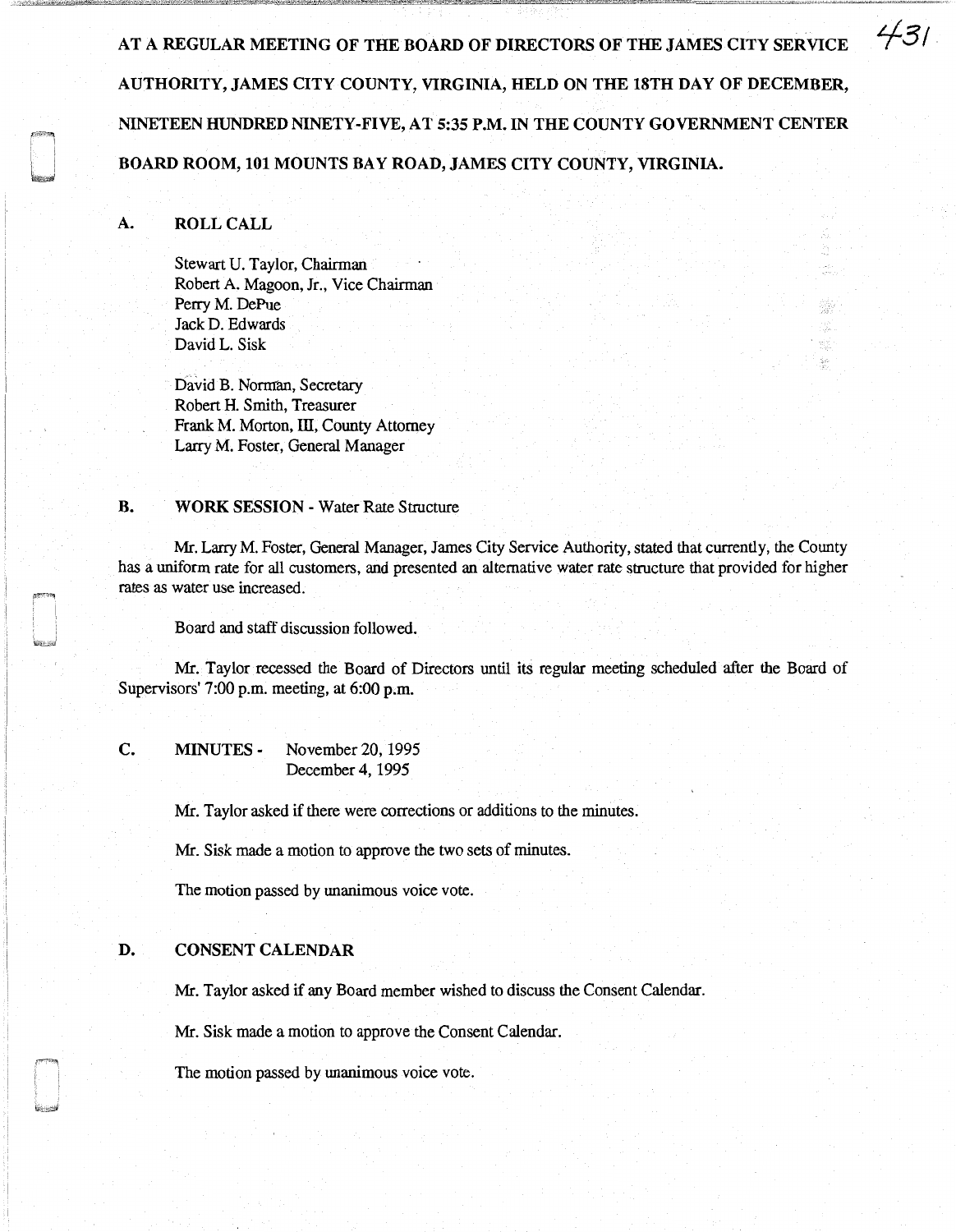1. Newport News Waterworks - Water Expansion Agreement - Mounts Bay Road Waterline Loop

# RESOLUTION

#### WATER EXTENSION AQREEMENT MOUNTS BAY ROAD WATERLINE LOOP

- WHEREAS, Busch Properties desires to extend a waterline within the Kingsmill Development referred to as the Mounts Bay Road Waterline Loop; and
- WHEREAS, Newport News Waterworks provides water services in this area and requires an Agreement with the James City Service Authority prior to approving the extension of its water system; and
- WHEREAS, Busch Properties has agreed to pay Newport News Waterworks \$3,196 in associated fees for the waterline extension.
- NOW, THEREFORE, BE IT RESOLVED that the Board of Supervisors of James City County, Virginia, authorizes its Chairman to sign an Agreement with Newport News Waterworks providing the terms for the extension of the Mounts Bay Road Waterline Loop.

# E. BOARD REQUESTS AND DIRECTIVES

Mr. Magoon asked whether citizen complaints regarding high water bills had been received.

Mr. Foster explained that citizens are billed quarterly and the last two to three billing periods covered extreme heat and dry conditions during July and August.

""' I '

Mr. Taylor made a motion to convene into a joint executive. session with the Board of Supervisors pursuant to Section 2.1-344(A)(7) of the Code of Virginia to consult with legal and staff members on litigation, at 8:37 p.m.

The motion passed by unanimous voice vote.

Mr. Taylor reconvened the Board of Directors at 8:50 p.m.

Mr. DePue made a motion to approve the executive session resolution.

The motion passed by unanimous voice vote.

# RESOLUTION

## MEETING DATE: December 18, 1995

# CERTIFICATION OF EXECUTIVE MEETING

23

WHEREAS, the Board of Directors of the James Service Authority, (Board) has convened an executive meeting on this date pursuant to an affirmative recorded vote and in accordance with the meeting on this date pursuant to an affirmative recorded vote and in accordance with the meeting on this date pursuant to an affirmative recorded vote and in accordance with the provisions of the Virginia Freedom of Information Act; and

WHEREAS, Section 2.1-344.1 of the Code of Virginia requires a certification by the Board that such executive meeting was conducted in conformity with Virginia law.